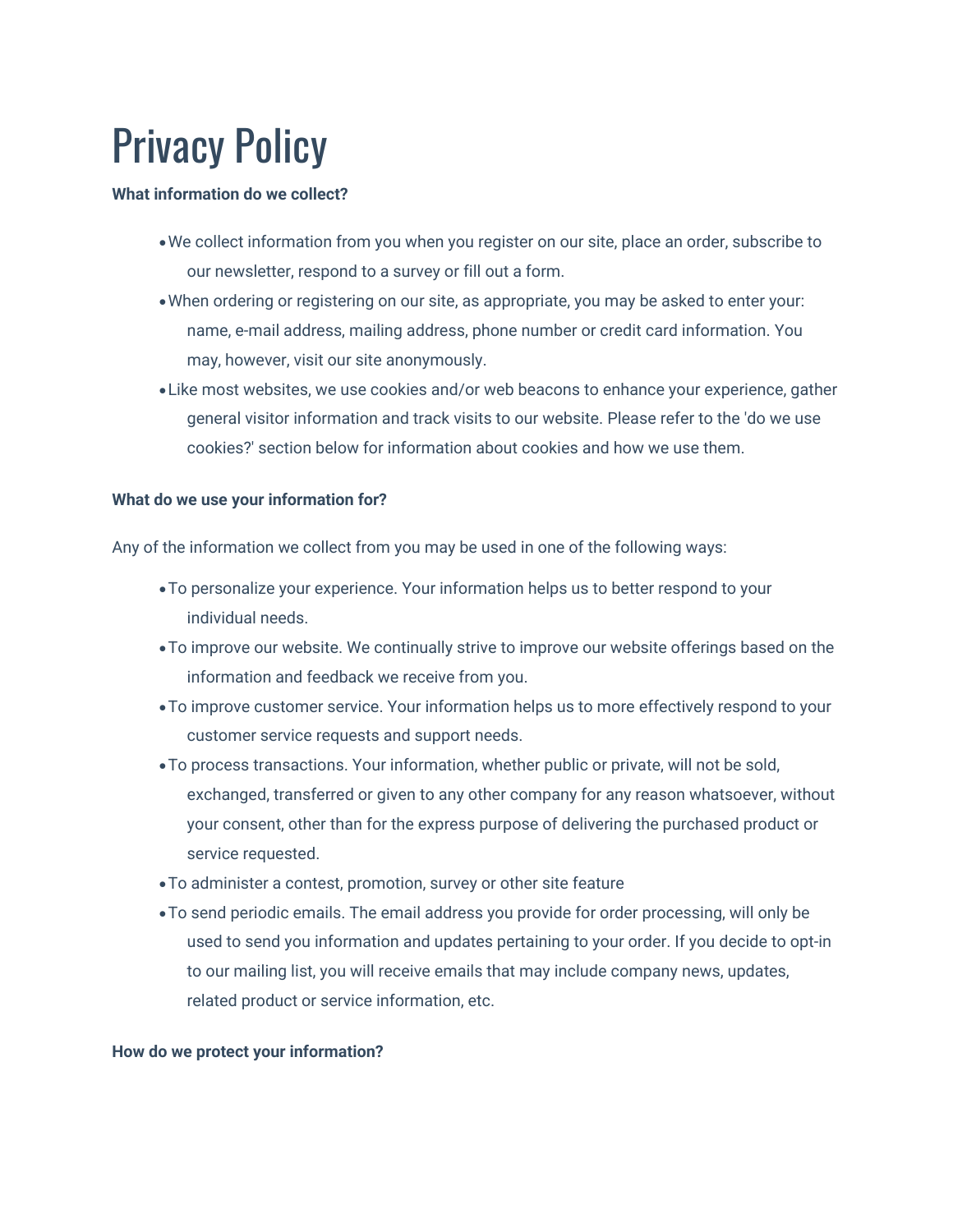- •We implement a variety of security measures to maintain the safety of your personal information when you place an order.
- •We offer the use of a secure server. All supplied sensitive/credit information is transmitted via Secure Socket Layer (SSL) technology and then encrypted into our Payment gateway providers database only to be accessible by those authorized with special access rights to such systems and are required to keep the information confidential.
- •After a transaction, your private information (credit cards, social security numbers, financials, etc.) will not be stored on our servers.

#### **Do we use cookies?**

- •Yes. Cookies are small files that a site or its service provider transfers to your computer's hard drive through your Web browser (if you allow) that enables the sites or service providers systems to recognize your browser and capture and remember certain information.
- •We use cookies to help us remember and process the items in your shopping cart, understand and save your preferences for future visits, keep track of advertisements and compile aggregate data about site traffic and site interaction so that we can offer better site experiences and tools in the future.
- •If you prefer, you can choose to have your computer warn you each time a cookie is being sent, or you can choose to turn off all cookies via your browser settings. Like most websites, if you turn your cookies off, some of our services may not function properly. However, you can still place orders over the telephone or by contacting customer service.

#### **Do we disclose any information to outside parties?**

We do not sell, trade, or otherwise transfer to outside parties any of your personally identifiable information. This does not include trusted third parties who assist us in operating our website, conducting our business, or serving you, so long as those parties agree to keep this information confidential. We may also release your information when we believe release is appropriate to comply with the law, enforce our site policies, or protect ours or others' rights, property or safety. However, non-personally identifiable visitor information may be provided to other parties for marketing, advertising, or other uses.

# **Third party links**